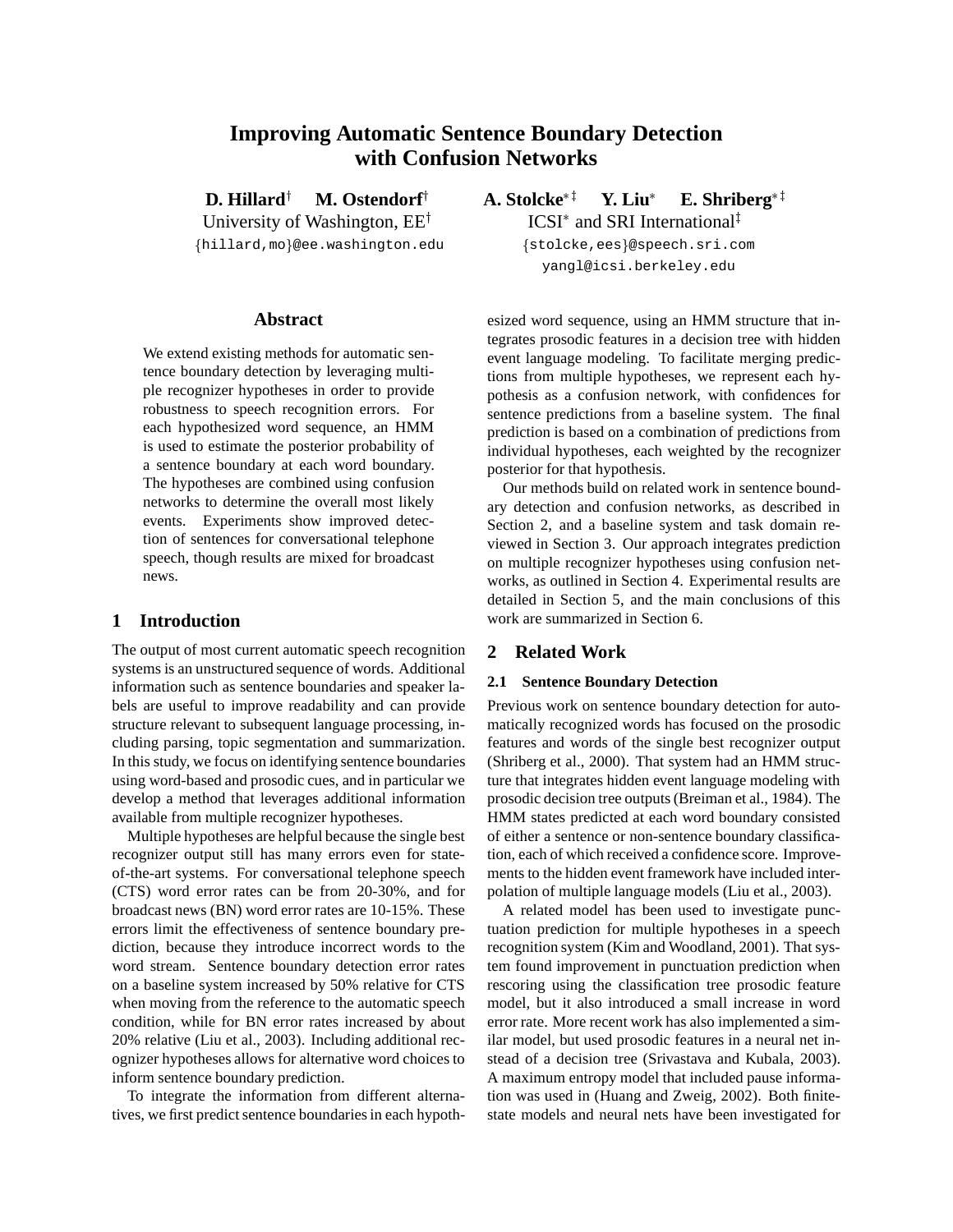prosodic and lexical feature combination in (Christensen et al., 2001).

#### **2.2 Confusion Networks**

Confusion networks are a compacted representation of word lattices that have strictly ordered word hypothesis slots (Mangu et al., 2000). The complexity of lattice representations is reduced to a simpler form that maintains all possible paths from the lattice (and more), but transforms the space to a series of slots which each have word hypotheses (and null arcs) derived from the lattice and associated posterior probabilities. Confusion networks may also be constructed from an N-best list, which is the case for these experiments. Confusion networks are used to optimize word error rate (WER) by selecting the word with the highest probability in each particular slot.

## **3 Tasks & Baseline**

This work specifically detects boundaries of sentencelike units called SUs. An SU roughly corresponds to a sentence, except that SUs are for the most part defined as units that include only one independent main clause, and they may sometimes be incomplete as when a speaker is interrupted and does not complete their sentence. A more specific annotation guideline for SUs is available (Strassel, 2003), which we refer to as the "V5" standard. In this work, we focus only on detecting SUs and do not differentiate among the different types (e.g. statement, question, etc.) that were used for annotation. We work with a relatively new corpus and set of evaluation tools, which are described below.

### **3.1 Corpora**

The system is evaluated for both conversational telephone speech (CTS) and broadcast news (BN), in both cases using training, development and test data annotated according to the V5 standard. The test data is that used in the DARPA Rich Transcription (RT) Fall 2003 evaluations; the development and evaluation test sets together comprise the Spring 2003 RT evaluation test sets.

For CTS, there are 40 hours of conversations available for training from the Switchboard corpus, and 3 hours (72 conversation sides) each of development and evaluation test data drawn from both the Switchboard and Fisher corpora. The development and evaluation set each have roughly 6000 SUs.

The BN data consists of a set of 20 hours of news shows for training, and 3 hours (6 shows) for testing. The development and evaluation test data contains 1.5 hours (3 shows) each for development and evaluation, each with roughly 1000 SUs. Test data comes from the month of February in 2001; training data is taken from a previous time period.

#### **3.2 Baseline System**

The automatic speech recognition systems used were updated versions of those used by SRI in the Spring 2003 RT evaluations (NIST, 2003), with a WER of 12.1% on BN data and 22.9% on CTS data. Both systems perform multiple recognition and adaptation passes, and eventually produce up to 2000-best hypotheses per waveform segment, which are then rescored with a number of knowledge sources, such as higher-order language models, pronunciation scores, and duration models (for CTS). For best results, the systems combine decoding output from multiple front ends, each producing a separate Nbest list. All N-best lists for the same waveform segment are then combined into a single word confusion network (Mangu et al., 2000) from which the hypothesis with lowest expected word error is extracted. In our baseline SU system, the single best word stream thus obtained is then used as the basis for SU recognition.

Our baseline SU system builds on previous work on sentence boundary detection using lexical and prosodic features (Shriberg et al., 2000). The system takes as input alignments from either reference or recognized (1 best) words, and combines lexical and prosodic information using an HMM. Prosodic features include about 100 features reflecting pause, duration, F0, energy, and speaker change information. The prosody model is a decision tree classifier that generates the posterior probability of an SU boundary at each interword boundary given the prosodic features. Trees are trained from sampled training data in order to make the model sensitive to features of the minority SU class. Recent prosody model improvements include the use of bagging techniques in decision tree training to reduce the variability due to a single tree (Liu et al., 2003). Language model improvements include adding information from a POS-based model, a model using automatically-induced word classes, and a model trained on separate data.

#### **3.3 Evaluation**

Errors are measured by a slot error rate similar to the WER metric utilized by the speech recognition community, i.e. dividing the total number of inserted and deleted SUs by the total number of reference SUs. (There are no substitution errors because there is only one sentence class.) When recognition output is used, the words will generally not align perfectly with the reference transcription and hence the SU boundary predictions will require some alignment procedure to match to the reference location. Here, the alignment is based on the minimum word error alignment of the reference and hypothesized word strings, and the minimum SU error alignment if the WER is equal for multiple alignments. We report numbers computed with the su-eval scoring tool from NIST. SU error rates for the reference words condition of our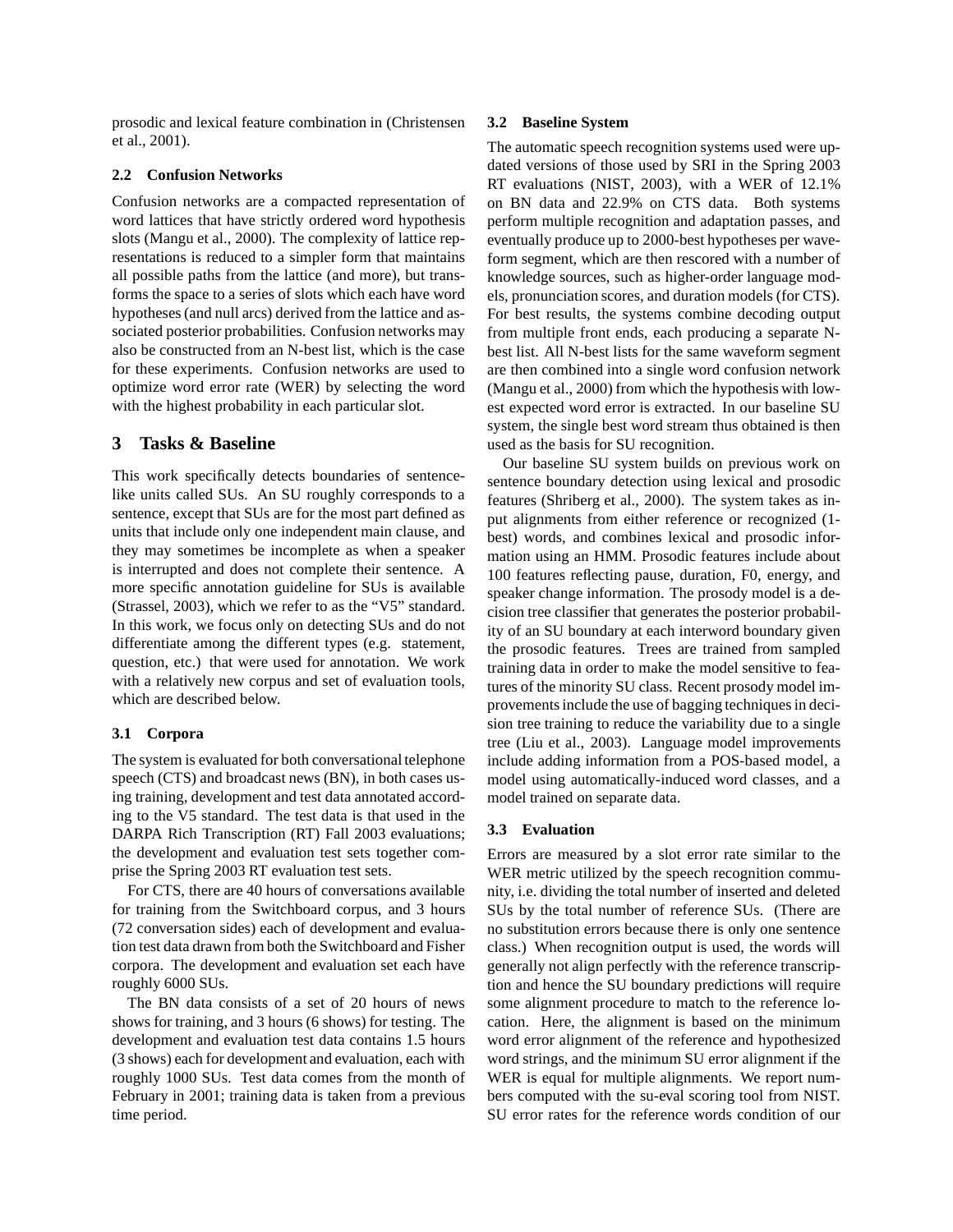baseline system are 49.04% for BN, and 30.13% for CTS, as reported at the NIST RT03F evaluation (Liu et al., 2003). Results for the automatic speech recognition condition are described in Section 5.

## **4 Using N-Best Sentence Hypotheses**

The large increase in SU detection error rate in moving from reference to recognizer transcripts motivates an approach that reduces the mistakes introduced by word recognition errors. Although the best recognizer output is optimized to reduce word error rate, alternative hypotheses may together reinforce alternative (more accurate) SU predictions. The oracle WER for the confusion networks is much lower than for the single best hypothesis, in the range of 13-16% WER for the CTS test sets.

#### **4.1 Feature Extraction and SU Detection**

Prediction of SUs using multiple hypotheses requires prosodic feature extraction for each hypothesis, which in turn requires a forced alignment of each hypothesis. Thousands of hypotheses are output by the recognizer, but we prune to a smaller set to reduce the cost of running forced alignments and prosodic feature extraction. The recognizer outputs an N-best list of hypotheses and assigns a posterior probability to each hypothesis, which is normalized to sum to 1 over all hypotheses. We collect hypotheses from the N-best list for each acoustic segment up to 90% of the posterior mass (or to a maximum count of 1000).

Next, forced alignment and prosodic feature extraction are run for all segments in this pruned set of hypotheses. Statistics for prosodic feature normalization (such as speaker and turn F0 mean) are collected from the single best hypothesis. After obtaining the prosodic features, the HMM predicts sentence boundaries for each word sequence hypothesis independently. For each hypothesis, an SU prediction is made at all word boundaries, resulting in a posterior probability for SU and no SU at each boundary. The same models are used as in the 1-best predictions – no parameters were re-optimized for the N-best framework. Given independent predictions for the individual hypotheses, we then build a system to incorporate the multiple predictions into a single hypothesis, as described next.

#### **4.2 Combining Hypotheses**

The prediction results for an individual hypothesis are represented in a confusion network that consists of a series of word slots, each followed by a slot with SU and no SU, as shown in Figure 1 with hypothetical confidences for the between-word events. (This representation is a somewhat unusual form because the word slots have only a single hypothesis.) The words in the individual hypotheses have probability one, and each arc with an

SU or no SU token has a confidence (posterior probability) assigned from the HMM. The overall network has a score associated with its N-best hypothesis-level posterior probability, scaled by a weight corresponding to the goodness of the system that generated that hypothesis.



Figure 1: Confusion network for a single hypothesis.

The confusion networks for each hypothesis are then merged with the SRI Language Modeling Toolkit (Stolcke, 2002) to create a single confusion network for an overall hypothesis. This confusion network is derived from an alignment of the confusion networks of each individual hypothesis. The resulting network contains slots with the word hypotheses from the N-best list and slots with the combined SU/no SU probability, as shown in Figure 2. The confidences assigned to each token in the new confusion network are a weighted linear combination of the probabilities from individual hypotheses that align to each other, compiled from the entire hypothesis list, where the weights are the hypothesis-level scores from the recognizer.



Figure 2: Confusion network for a merged hypothesis.

Finally, the best decision at each point is selected by choosing the words and boundaries with the highest probability. Here, the words and SUs are selected independently, so that we obtain the same words as would be selected without inserting the SU tokens and guarantee no degradation in WER. The key improvement is that the SU detection is now a result of detection across all recognizer hypotheses, which reduces the effect of word errors in the top hypothesis.

## **5 Experiments**

Table 1 shows the results in terms of slot error rate on the four test sets. The middle column indicates the performance on a single hypothesis, with the words derived from the pruned set of N-best hypotheses. The right column indicates the performance of the system using multiple hypotheses merged with confusion networks.

Multiple hypotheses provide a reduction of error for both test sets of CTS (significant at p<.02 using the Mc-Nemar test), but give insignificant (and mixed) results for BN. The small increase in error for the BN evaluation set